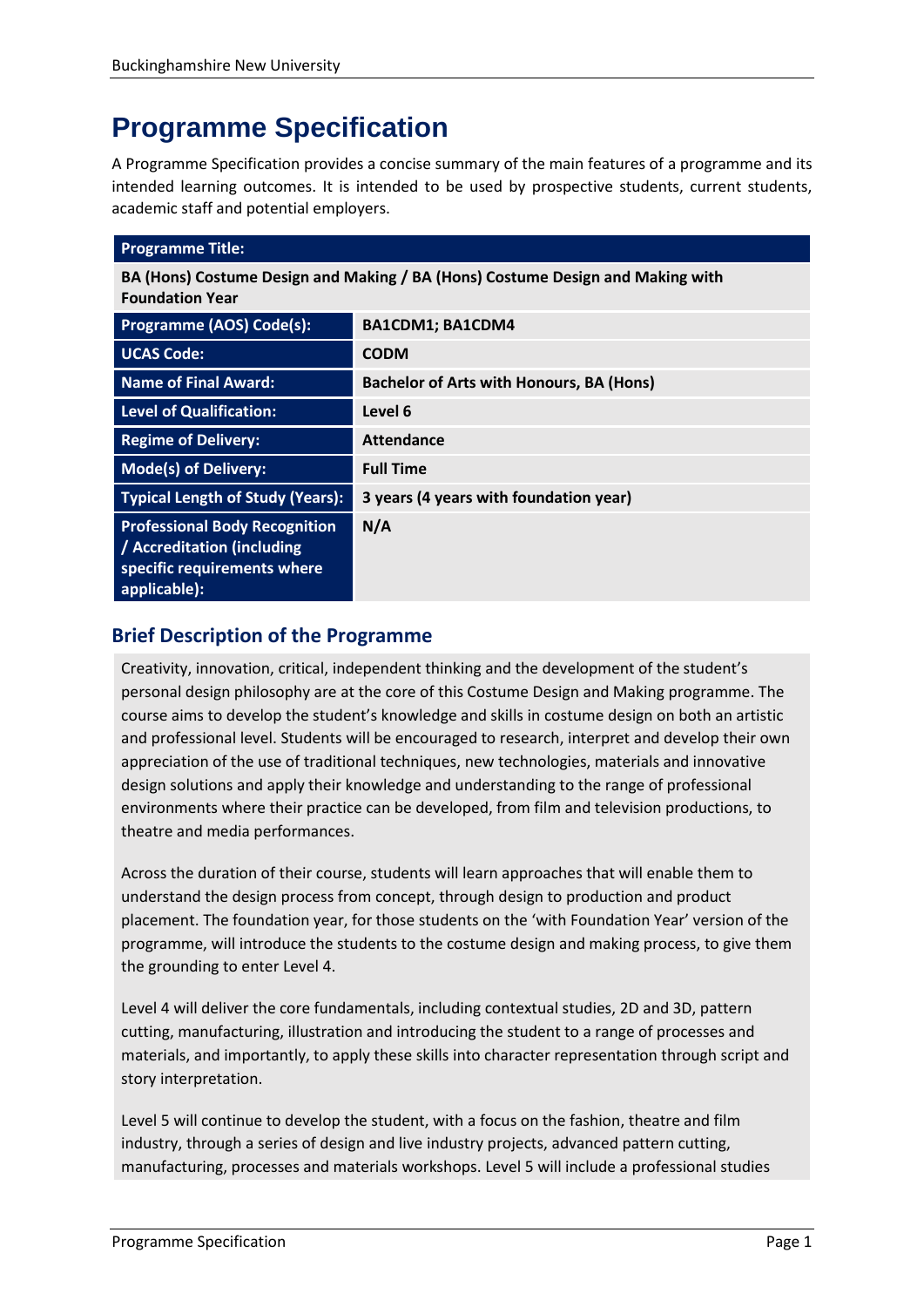module, which will begin to build industry ready portfolios whilst developing project management and promotional skills. It will also offer a deeper understanding of contextual issues, including social and ethical implications of costume design and making for the creative industries, which will help the student to build their design philosophy.

Level 6 will enable the student to develop their aesthetic style, leading to the completion of a final collection, an industry ready portfolio and promotion package, as well as written work contextualising their practice, demonstrating their design philosophy and showing how their work is addressing social and ethical matters.

Students will be graduating with the skills and experience in creative problem-solving strategies and techniques in pattern cutting, manufacturing, processes and materials, and a clear understanding of how these can be applied to create innovative and informed design solutions in response to a range of character briefs.

Some practical workshops on this programme will be based at Pinewood Studios. Whilst all Level 4 delivery will be based at the BNU campus in High Wycombe, study trips and visit days organised will allow students to familiarise themselves with the Pinewood environment, as well as engage with the wider industry. Practical modules at Levels 5 and 6 will be taught at Pinewood Studios.

# **Programme Aims**

- 1 Provide a context where students can explore and develop their own creative identity as individual, innovative and effective costume designers and practitioners
- 2 Enable students to understand and to critically analyse and reflect on the cultural, political, social, ethical and historical issues relevant to costume design and the creative industries (film, theatre, performance)
- 3 Produce highly skilled individuals with a clear understanding of their creative strengths, contemporary professional practices and how these can be used in product development and in their future careers or in research at postgraduate level
- 4 Facilitate student's communication skills in a variety of practical, visual, oral and written formats appropriate to contemporary costume design
- 5 Provide opportunities for professional engagement, collaboration and work-related learning experiences to support transition into industry

# **Programme Learning Outcomes**

The Bucks Graduate Attributes focus on the development of innovative leaders in professional and creative capacities, who are equipped to operate in the 21st Century labour market and make a positive impact as global citizens. The attributes are developed through the programme.

## **ID Learning Outcome**

On successful completion of the programme a graduate will be able to:

## **Graduate Attribute: Knowledge and its application (K)**

K1 Demonstrate a systematic knowledge of the creative industries and the roles within costume design and associated crafts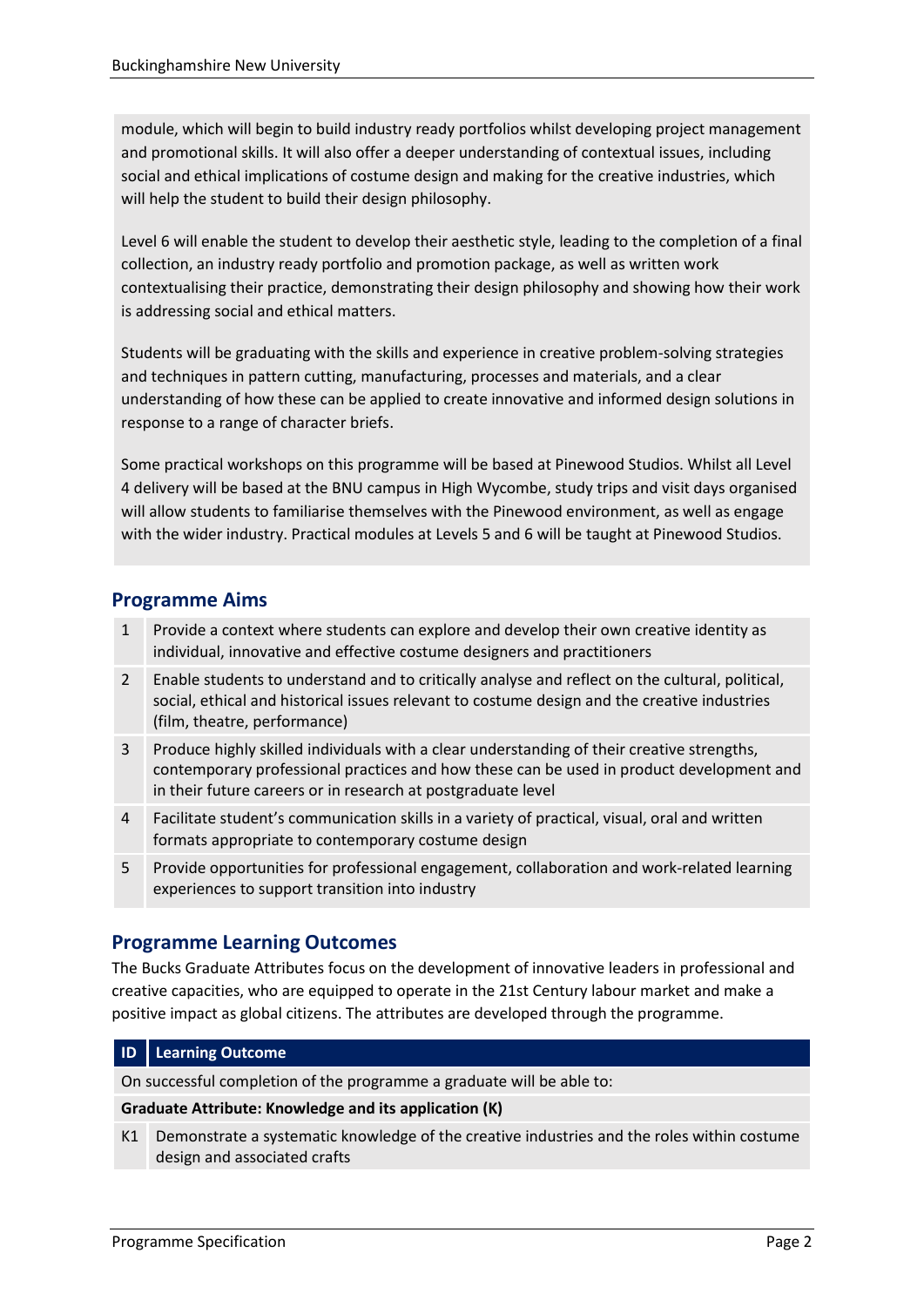- K2 Evidence highly skilled creative practice in their application of materials, technologies and processes appropriate to costume design making
- K3 Demonstrate a critical awareness of key historical, social, cultural and political ideas pertaining to costume design, fashion, film and the creative industries contexts both globally and locally
- K4 Evidence understanding of how scripts, texts and narratives are interpreted to realise design outcomes
- K5 Demonstrate the ability to synthesise theoretical, technical and conceptual elements as part of the creative process

#### **Graduate Attribute: Creativity (C)**

- C1 Analyse information through reflection, review and evaluation to form reasoned judgements and arguments
- C2 Develop concepts, skills and ideas for costume design for a range of audiences or consumers
- C3 Articulate ideas and strategies demonstrating creative thinking, problem solving and risk taking.
- C4 Apply the technical and creative skills of sewing, tailoring, draping and associated techniques in relation to costume production.
- C5 Adapt creative responses and processes to the requirements of a range of performance contexts

#### **Graduate Attribute: Social and ethical awareness and responsibility (S)**

- S1 Critically evaluate the professional and cultural contexts in which costume design practice can be located in the broader field of the creative industries
- S2 Critically and creatively generate lines of enquiry in relation to themes, concepts and theories relevant to costume design practice
- S3 Evidence the ability to position their work historically, culturally, socially and ethically and in relation to current practices and debates within their discipline
- S4 Demonstrate good professional practice in a variety of situations and contexts
- S5 Demonstrate awareness of ethical and sustainable design practice from conception to production

#### **Graduate Attribute: Leadership and self-development (L)**

- L1 Manage their own learning and development, demonstrating their ability to solve problems and make creative and professional decisions while being open to change and challenge
- L2 Apply the skills of analysis, reflection and self-criticism to themselves and their practice
- L3 Manage the progression of complex tasks, meeting deadlines and demonstrating appropriate self and time management
- L4 Take responsibility for their participation in and contribution to effective group working and collaborative opportunities, taking a leading role where appropriate
- L5 Communicate information, argument and analysis effectively to specialist and non-specialist audiences.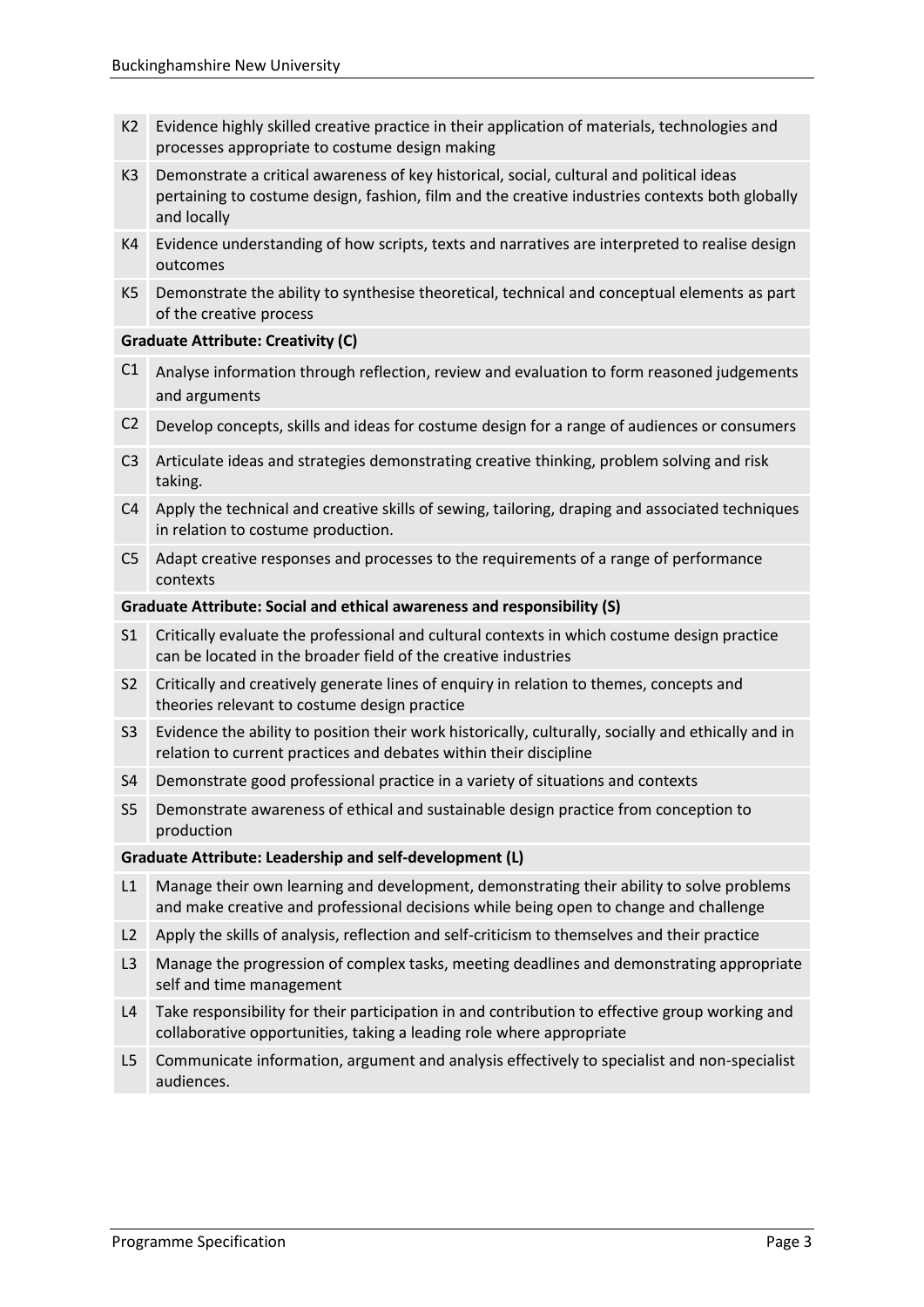# **Programme Structure**

Programmes are structured in stages. The number of stages will vary depending on the mode (e.g. full-time, part-time), duration and location of study which will be detailed in the Programme Handbook.

Modules are set at a specific academic level and listed as either core (compulsory) or optional. The level indicates the relative academic difficulty which will increase through the programme. Passing modules will reward you with academic credit. The amount of credits will depend on the complexity of the module and the level of effort required, which is measured in 'notional learning hours'.

Our [Academic Advice webpages](https://bucks.ac.uk/students/academicadvice/course-structure-and-regulations/how-your-course-is-structured) provide more information on the structure of taught awards offered by the University.

*Please note: Not all option modules will necessarily be offered in any one year. Other option modules may also be introduced at a later stage enabling the programme to respond to sector developments.*

## **Foundation Level (Optional for students on degree programmes)**

| Code         | <b>Module Title</b>                                           | <b>Credit</b> | Core / | Compensable<br><b>Option</b>   (Normally Yes) |
|--------------|---------------------------------------------------------------|---------------|--------|-----------------------------------------------|
| <b>FY026</b> | Preparing for Success Knowledge and<br>Creativity             | N/A           | Core   | Yes                                           |
| <b>FY027</b> | Preparing for Success Self- development and<br>Responsibility | N/A           | Core   | <b>Yes</b>                                    |
| <b>FY028</b> | <b>Inquiry Based Learning</b>                                 | N/A           | Core   | <b>Yes</b>                                    |
| <b>FY017</b> | Introduction to Fashion and Textiles                          | N/A           | Core   | Yes                                           |

## **Level Four**

| Code  | <b>Module Title</b>             | <b>Credit</b> |      | Core / Compensable<br><b>Option</b>   (Normally Yes) |
|-------|---------------------------------|---------------|------|------------------------------------------------------|
| AD401 | Contextual Studies 1            | 30            | Core | Yes                                                  |
| AD403 | <b>Textiles for Costume</b>     | 30            | Core | Yes                                                  |
| FD404 | <b>Materials and Processes</b>  | 30            | Core | Yes                                                  |
| FD405 | Design, Techniques and Concepts | 30            | Core | Yes                                                  |

#### **Level Five**

| Code  | <b>Module Title</b>                        | <b>Credit</b> |      | Core / Compensable<br>Option   (Normally Yes) |
|-------|--------------------------------------------|---------------|------|-----------------------------------------------|
| AD501 | Contextual Studies 2 - Research Strategies | 30            | Core | Yes                                           |
| AD503 | Live Project                               | 30            | Core | Yes                                           |
| AD504 | Professional Studies for Costume Design    | 30            | Core | Yes                                           |
| AD505 | Independent Project                        | 30            | Core | Yes                                           |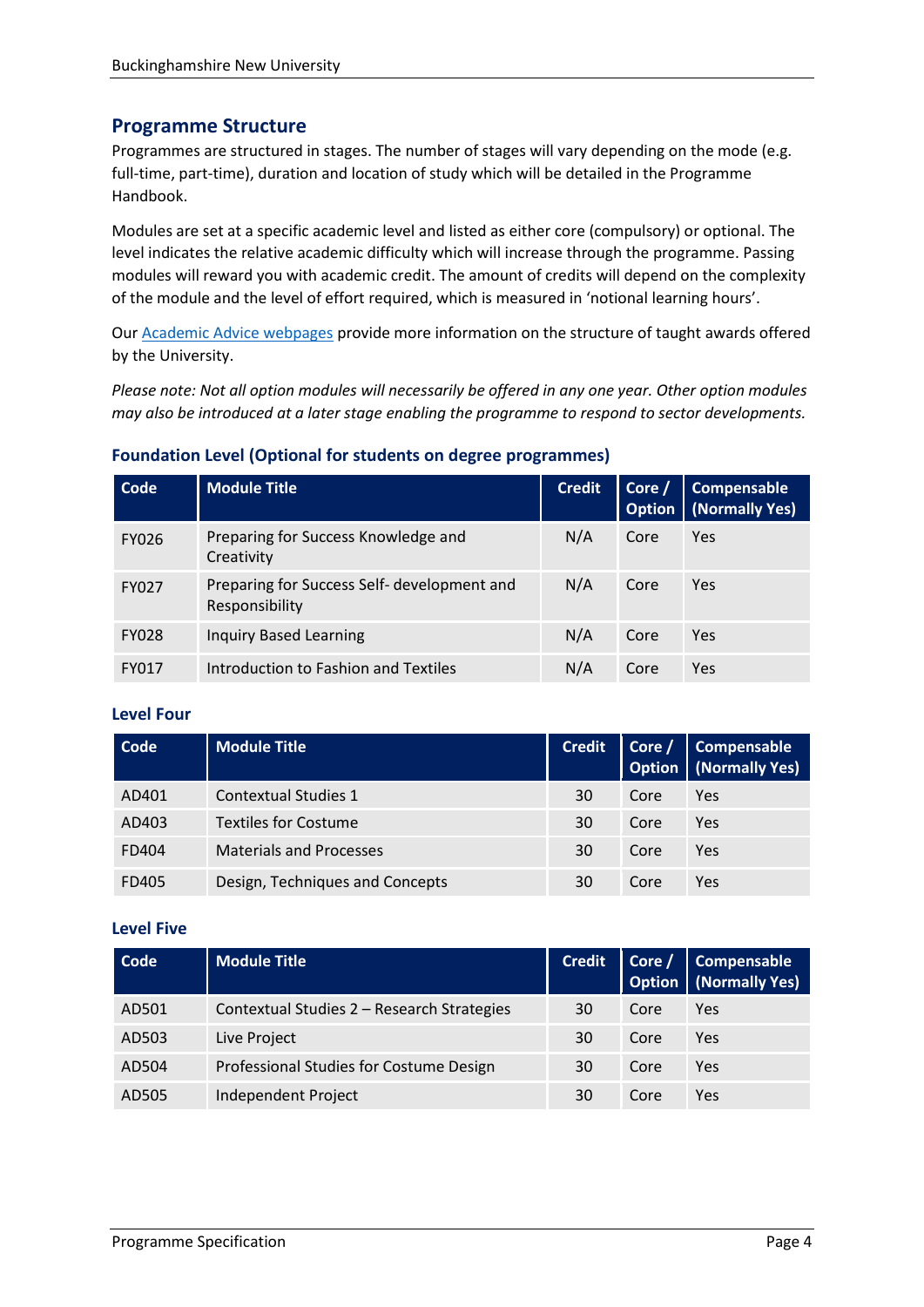## **Level Six**

| Code  | <b>Module Title</b>           |    |      | Credit Core / Compensable Option (Normally Yes) |
|-------|-------------------------------|----|------|-------------------------------------------------|
| AD601 | Contextual Report on Practice | 30 | Core | Yes                                             |
| AD603 | <b>Professional Practice</b>  | 30 | Core | Yes                                             |
| AD604 | <b>Final Major Project</b>    | 60 | Core | No                                              |

# **Learning and Teaching Activities**

Please see the [Academic Advice pages](https://bucks.ac.uk/students/academicadvice/course-structure-and-regulations/learning-and-teaching-activities) for a description of learning and teaching activities that are recognised by the University. Detailed information on this specific programme is outlined below:

The Art & Design sector benchmarks acknowledge that teaching, learning and assessment regimes adopted in the sector will embrace a wide range of approaches around a core of studio and workshop tuition, where currency will be maintained by strong links with allied professions and practitioners. The School's courses are practice based, supported by contextual studies, and are structured to prepare students to take increasing responsibility for the content and direction of their creative work, and to become increasingly independent in their studies as the course progresses. Such self-directed and self- initiated study approaches are the primary means by which a student's independent learning skills develop, and culminate with the public exhibition of a student's body of work.

The teaching and learning methodologies used within the School and detailed below, are consistent with those described in the Benchmarks. Contextual and theoretical based projects as well as practical studio-based projects are the principal vehicle for teaching and learning. These are either tutor-initiated or live industry projects comprising the presentation of a creative problem, resolved through information delivered by lecture or seminar, supported by personal research and informed by studio-based activities. Learning is further developed through interactive lectures and reading seminars, group critique, and through personal development supported by individual tutorial. Students are expected to undertake independent study which includes wider reading, preparation for lectures / seminars, ongoing studio practice, and engagement with industry (both cultural and commercial).

The teaching strategies employed throughout the course are those judged to be the most appropriate for each module at each stage and Level of the course. They include the following:

- Lectures
- One-to-one and Group Tutorials and group critiques
- Studio-based lectures (staff and student led)
- Masterclasses
- Group seminars (staff and student led)
- Technical or practical workshops
- Demonstrations
- Visits to and from industry professionals and practitioners
- Live projects and competitions
- E-Learning (BlackBoard) and Resource based learning
- Self-directed study

#### **Work-Based Learning**

Although work experience is not essential for the completion of the course, it is recommended for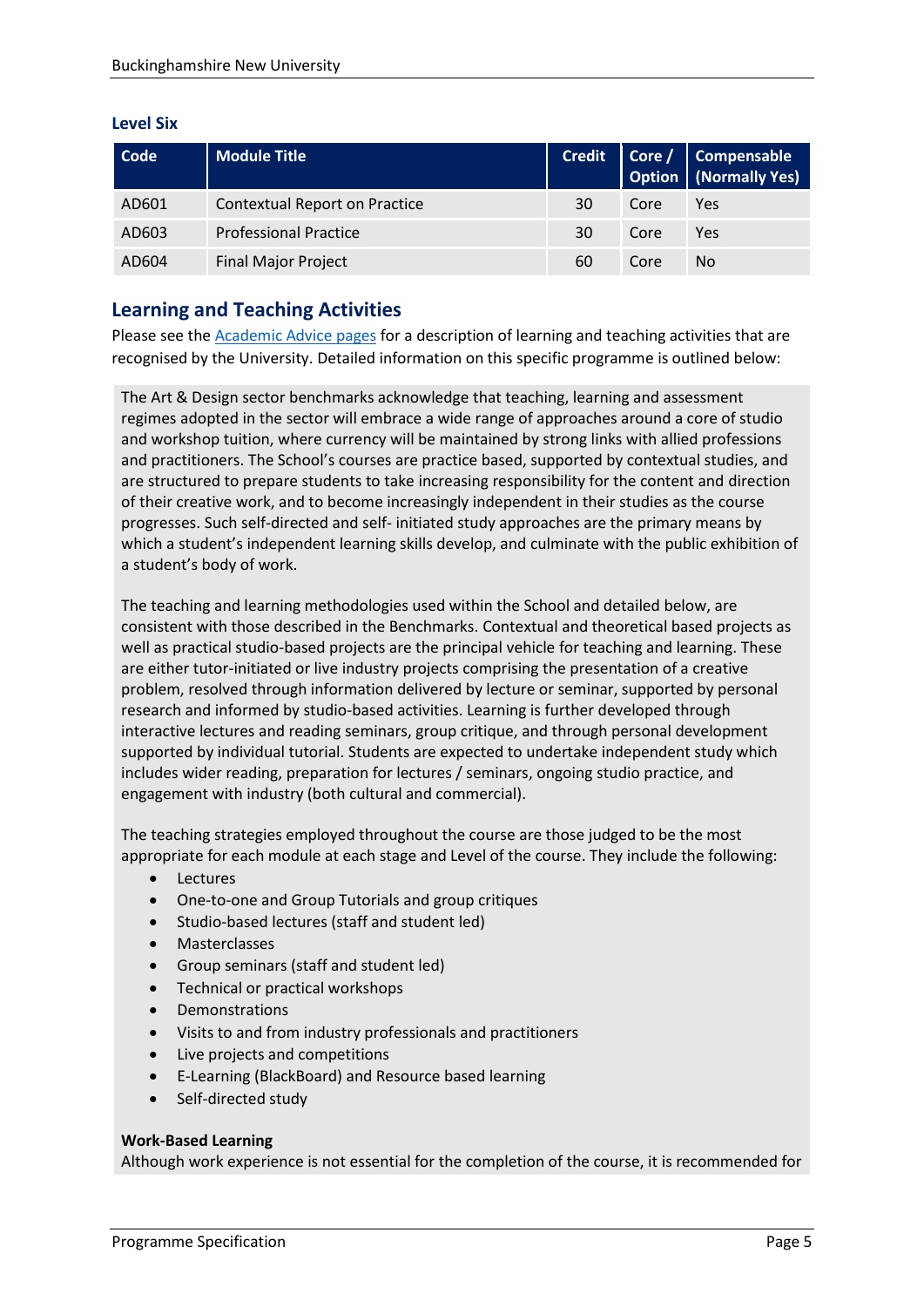the summer period following the completion of level 5 of the course. Additionally, students are very much encouraged to engage with work-related learning opportunities at Levels 5 and 6 of the course, which will contribute to their development on the Professional Studies and Professional Practice modules. Whilst individual initiative is encouraged, students will be given support on locating a suitable position and on making a professional application.

## **Additional Course Costs**

There are costs associated with all studies, additional to the tuition fee, which require consideration, when planning and budgeting for expenditure. Costs are indicative and for the total length of the course shown unless otherwise stated and will increase with inflation; depending on the programme they may include equipment, printing, project materials, study trips, work experience activities, DBS and/or other security checks.

There are additional costs associated with all studies, which require consideration, when planning and budgeting for expenditure. The costs shown are for the **total length of the course** shown unless otherwise stated.

## **Books and other Texts:**

Students may be required to purchase texts and journals to support their study programme. The minimum, average cost of books for students studying on a degree course is assumed as £100 **per year (optional)**

#### **Printing:**

We recommend a minimum budget of £50 **per year** for printing costs including dissertation printing and binding. This relates to the printing of written documents through the photocopiers. Where relevant, the printing of artworks (draft and finished) will incur additional costs between £50 - £300 for sketchbooks, portfolios etc. dependent on project content.

#### **In year or end of year exhibitions, projects and performances:**

Where a course contains exhibitions, major projects or performances additional costs will be incurred. These costs can be discussed in detail with your course teams and some will be linked to a professional skills element of the course where organised fundraising for such activities may be included. An indicative cost for exhibitions is £200 - £400. Optional extra costs of £300. Fundraising organised by the year group can contribute to some / all of these costs.

## **Equipment/Material costs:**

For 3 years of study, this is estimated between £600 and £800. An additional £500 to £1500 is estimated for further optional costs. Extra costs are dependent on the student's choice of purchases in terms of: materials, fabric printing, supplies and other equipment.

## **Study Trips and tours:**

Compulsory study tours and trips will be up to £100 - £200 per year with optional overseas study trips estimated up to £1000.

## **Graduation:**

Graduation costs per student are estimated at £100 - £200 total. This is an optional cost for all students as attending graduation is not a requirement in order to have a degree conferred.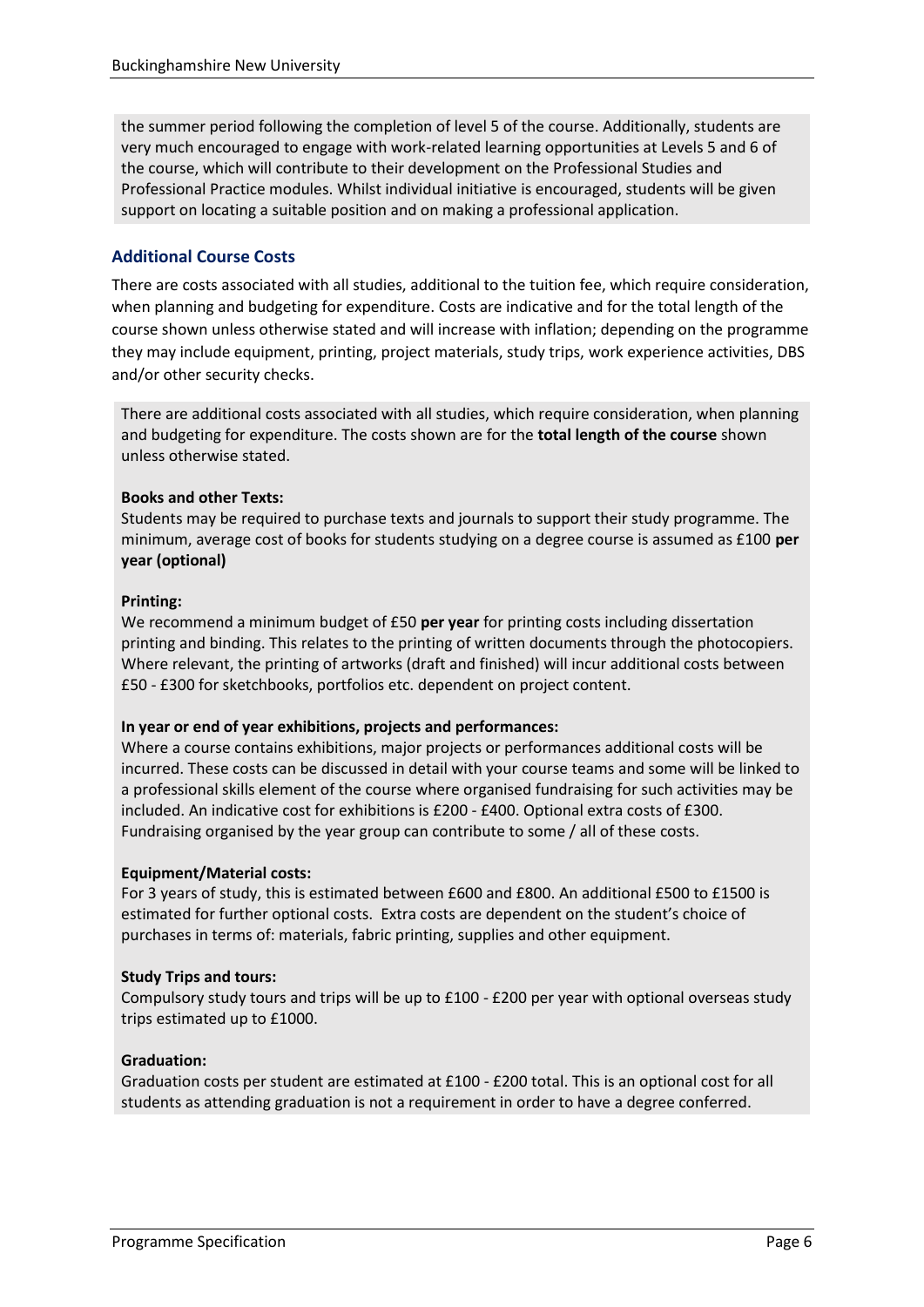## **Contact Hours**

1 unit of credit is the equivalent of 10 notional learning hours. Full time undergraduate students study 120 credits (1200 hours) and full-time postgraduate students study 180 credits (1800 hours) per year or 'stage' of the course.

| <b>Course Stage</b>    | <b>Scheduled Activities</b><br>(Hours) | <b>Guided Independent</b><br><b>Study (Hours)</b> | <b>Placement / Study</b><br><b>Abroad / Work Based</b><br><b>Learning (Hours)</b> |
|------------------------|----------------------------------------|---------------------------------------------------|-----------------------------------------------------------------------------------|
| <b>Foundation Year</b> | 336                                    | 864                                               |                                                                                   |
| <b>Year One</b>        | 400                                    | 800                                               |                                                                                   |
| <b>Year Two</b>        | 340                                    | 860                                               |                                                                                   |
| <b>Year Three</b>      | 302                                    | 898                                               |                                                                                   |

# **Assessment Methods**

The [Assessment and Examination](https://bucks.ac.uk/students/academicadvice/assessment-and-examination) webpages provide further information on how assignments are marked and moderated, including a description of assessment activities. These also include further information about how feedback on assessed work is provided to students, including our commitment to ensure this is provided to students within 15 working days (the 'three-week turnaround').

The course operates a regime of formative and summative assessment, which allows students to develop their work continuously with clear tutorial guidance.

Formative, summative and diagnostic in-situ assessments are regarded as positive learning tools and constructive, feed-forward feedback from assessment offers students clear guidance with regard to future development. Assessment strategies support students' understanding of their learning processes and are designed to foster a deep approach to learning. Strategies also promote autonomous learning and self-evaluation as vital elements within the overall learning process. Self- and peer-evaluation constitute an important part of formative assessment and, on occasion, of the formal summative assessment process. Assessment criteria accommodate the speculative enquiry common to most disciplines in art and design and provide fair and accurate assessment of teamwork and individual contributions to the overall outcome of collaborative projects. Oral and written feedback on assessed work is an important feature of students' learning. Art and design has a strong tradition of providing students with comprehensive oral feedback through tutorials and critiques, but written feedback has increasingly supplemented this predominantly oral tradition, reflecting the art and design community's awareness of good practice in teaching, learning and assessment. Support systems at institutional and discipline levels identify student needs and provide relevant help and advice for both academic and pastoral matters. Research indicates that dyslexia is more prevalent amongst students of art and design than in other subjects, and the university has a Learning Development Unit and Student Services who are experienced in enabling support for individual needs.

The following assessment activities are used on this programme: **Summative:**

- Presentations
- Written assignments (essays, blogs)
- Sketchbooks
- Finished pieces in studio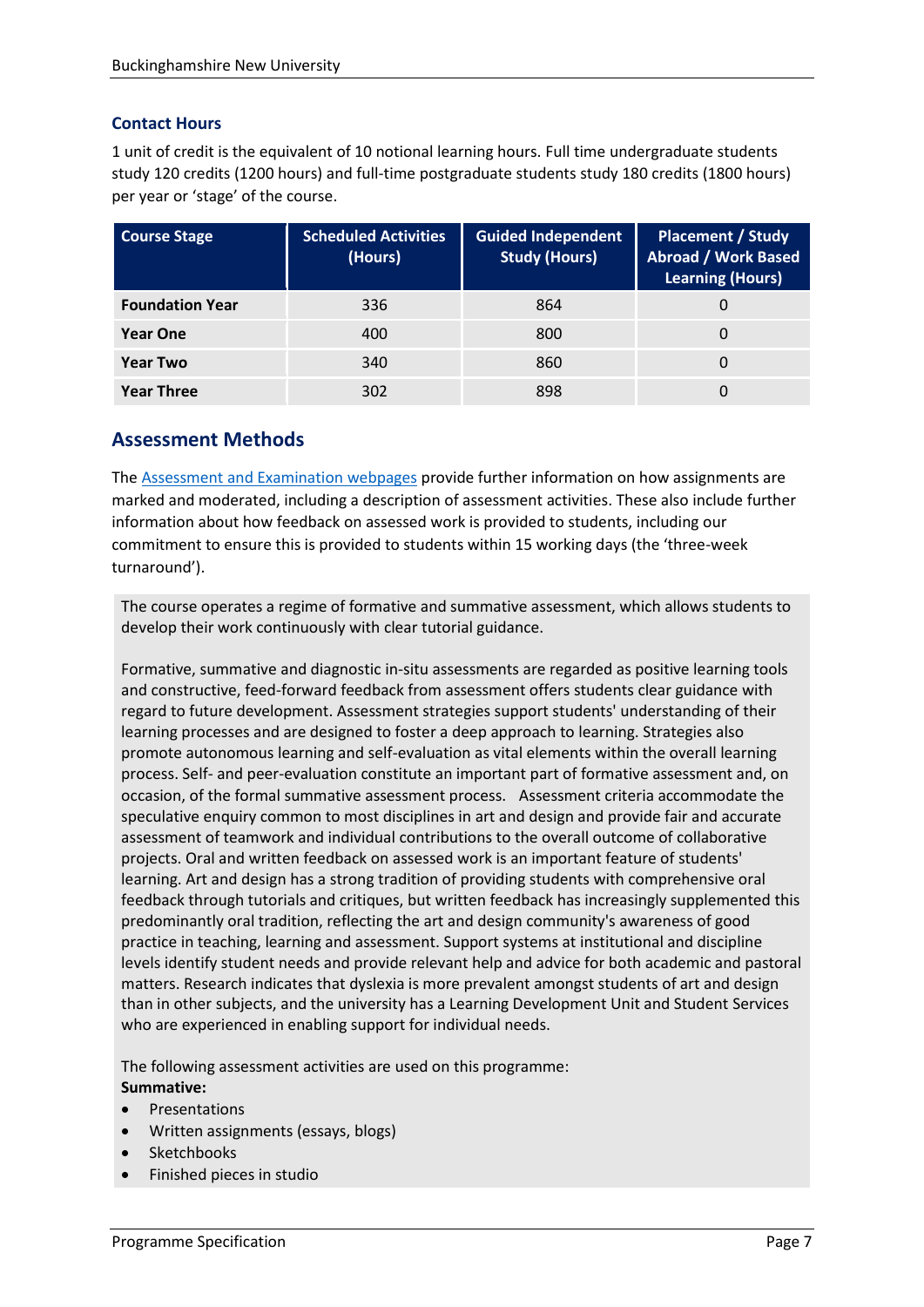Portfolios

**Formative:**

- Essay/presentation/digital assessment drafts
- On-going studio work
- **Feedback type (type depends on the nature of each assignment):**
- Written via Blackboard/Turnitin and/or feedback forms
- Oral

Assignments will be marked according to the grading descriptors for each level of study.

Feedback and marks for assignments will be available and provided to students within 15 working days.

#### **Classification**

**Calculation of final award: Level 5 – 33% / Level 6 – 67%**

For full details of assessment regulations for all taught programmes please refer to our Results [webpages.](https://bucks.ac.uk/students/academicadvice/results) These include the criteria for degree classification.

## **Admissions Requirements**

Please see the [Application webpages](https://bucks.ac.uk/applying-to-bucks) for more information on how to apply, including a statement on how we support students from a variety of backgrounds. Please also see our general entry [requirements](https://bucks.ac.uk/applying-to-bucks/general-entry-requirements) for taught programmes. Applicants who do not meet our published entry requirements are encouraged to contact our admissions team for further advice and guidance.

#### **Typical applicant profile and any programme-specific entry requirements**

Applicants will typically have achieved one of the following:

- Two full A-Levels and GCSE Maths and English at Grade C or above
- UCAS Tariff score of 80-96
- Foundation Diploma in Art and Design
- BTEC, National Diploma or equivalent

Applications are welcome from those who may not possess formal entry qualifications, mature students, or with qualifications different to those listed on the website. Such applicants should demonstrate their potential to complete the course successfully at interview stage:

Successful applicants will attend an interview with portfolio.

**No**

International students may be Skype interviewed or may send and electronic portfolio.

**Do applicants required a Disclosure and Barring Service (DBS) Check?**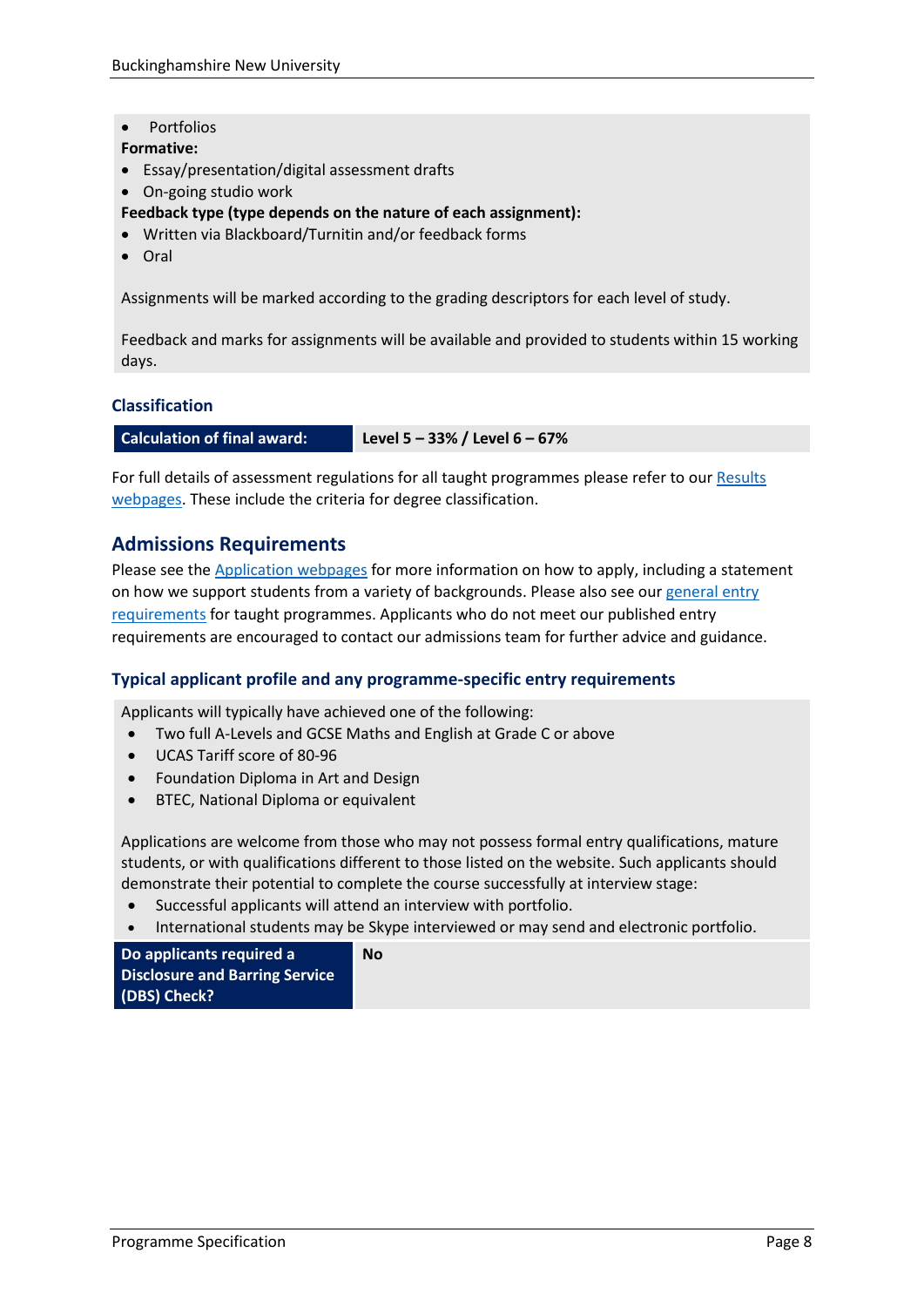# **Opportunities for students on successful completion of the programme**

Employability is key to the programme, which is designed so that the students are introduced to relevant areas of the creative industries. Each of the modules at every level of study on the programme will enable the student to engage with costume design and making, reflecting upon the knowledge and skills learnt so they can graduate with a portfolio of work tailored to the relevant sector of the creative industries suited to them. This is achieved through live briefs, workshops, talks with industry practitioners, competitions, external events and working in our studios and workshops.

Opportunities available for students after completion of the award:

- Costume Designer for the creative industries (e.g. film, theatre, live dance/performance)
- Design Assistant
- **•** Pattern Cutter
- Costume Developer
- **•** Garment Technologist
- Textile Artist
- Costume Buyer
- Costume curator/archivist
- Studio Manager / Costume Design Co-ordinator / Wardrobe supervisor
- Film/theatre/performance Stylist
- Film Illustrator
- PR / Marketing
- Post Graduate Study
- Education

## **Recognition of Prior Learning**

Previous study, professional and / or vocational experiences may be recognised as the equivalent learning experience and permit exemption from studying certain modules. Please refer to ou[r Credit](https://bucks.ac.uk/students/academicadvice/managing-your-studies/credit-accumulation)  [Accumulation webpages](https://bucks.ac.uk/students/academicadvice/managing-your-studies/credit-accumulation) for further guidance.

# **Student Support**

During the course of their studies, students will be supported in the following ways:

- At the start of their studies all students will receive a full **induction** to the programme which will include introduction to the staff responsible for delivering the course, and access to library and IT facilities
- The **Programme Handbook** will outline the exact nature of the course and how it is structured, including the availability of option modules
- Each student will be allocated a **Personal Tutor** who will support their academic development, be able to advise and guide them with their studies and, where necessary, give advice on study options
- Students will be able to access our full range of **support services**, including the Learning Development Unit for skills and study support, the Library, the Careers and Employability Team, Student Finance Team, Accommodation and Counselling Services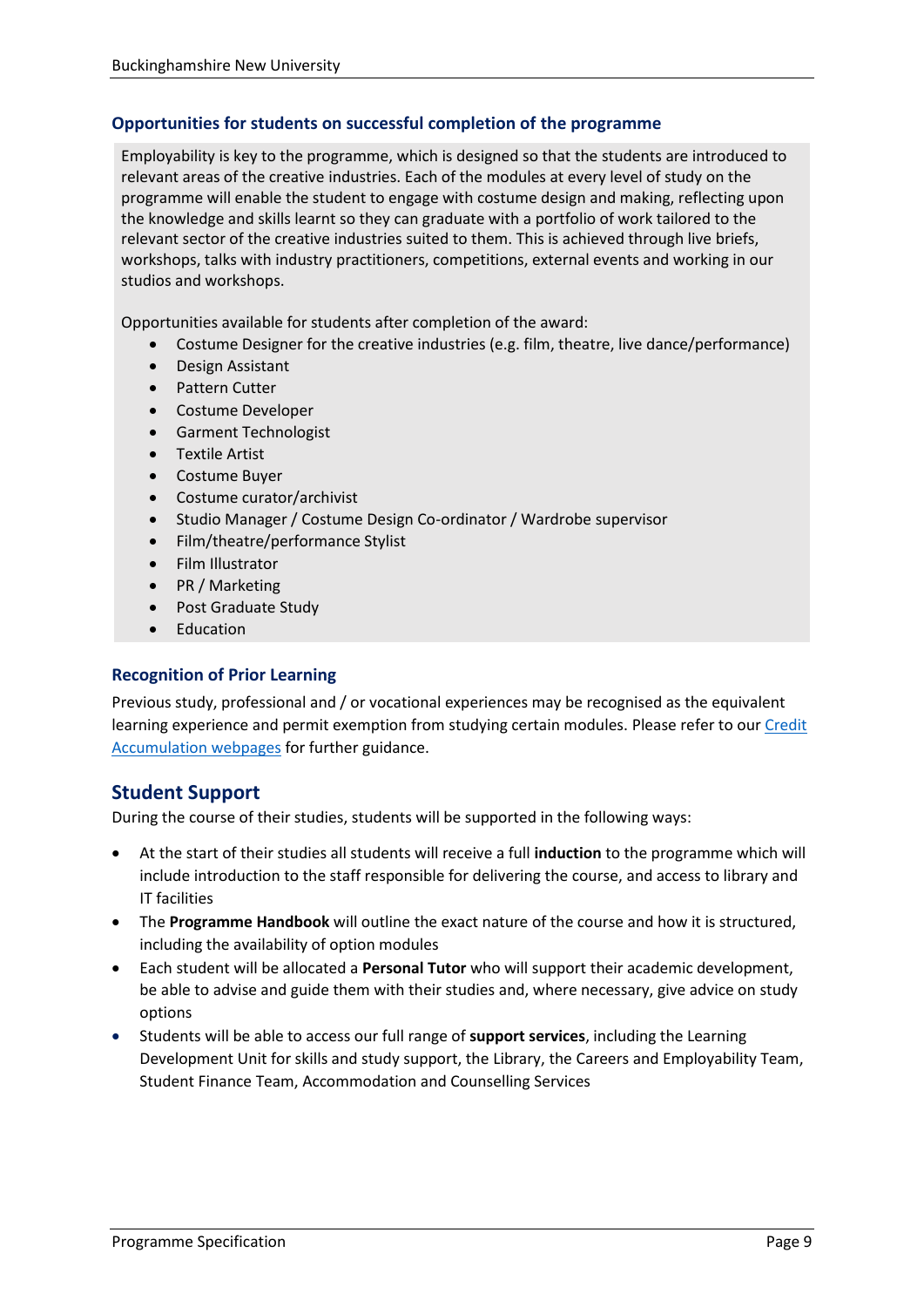# **Appendices**

## **Quality Assurance**

| <b>Awarding Body:</b>                                                        | <b>Buckinghamshire New University</b>                                                                                                                                                                                |
|------------------------------------------------------------------------------|----------------------------------------------------------------------------------------------------------------------------------------------------------------------------------------------------------------------|
| <b>Language of Study:</b>                                                    | <b>English</b>                                                                                                                                                                                                       |
| <b>QAA Subject Benchmark</b><br>Statement(s):                                | QAA Art & Design Subject Benchmark Statement (2017)<br>$\bullet$<br><b>QAA Framework for Higher Education Qualifications</b><br>$\bullet$<br>(2014)<br><b>QAA Education for Sustainable Development</b><br>$\bullet$ |
| <b>Assessment Regulations:</b>                                               | Academic Assessment Regulations, accessible via the<br><b>Academic Advice webpages</b><br>https://bucks.ac.uk/students/academicadvice                                                                                |
| <b>Does the Fitness to Practise</b><br>procedure apply to this<br>programme? | <b>No</b>                                                                                                                                                                                                            |
| <b>Ethics Sub-committee</b>                                                  | <b>Art and Design</b>                                                                                                                                                                                                |
| Date Published / Updated:                                                    | September 2020                                                                                                                                                                                                       |
| Date programme re-approval<br>required:                                      | 2025-26                                                                                                                                                                                                              |

# **Other awards available on programme (Exit Qualifications)**

Please refer to the *Academic Qualifications Framework* for Exit Qualifications recognised by the University and credit and module requirements.

| <b>Name of Exit Qualification:</b>                    | <b>Ordinary Degree</b>                                                                                                           |
|-------------------------------------------------------|----------------------------------------------------------------------------------------------------------------------------------|
| <b>Full name of Qualification</b><br>and Award Title: | <b>BA Costume Design and Making</b>                                                                                              |
| <b>Credits requirements:</b>                          | <b>300 Credits</b>                                                                                                               |
| <b>Module requirements:</b>                           | ALL 120 Credits at Level 4<br>ALL 120 Credits at Level 5 PLUS the following Level 6 modules:<br><b>AD604 Final Major Project</b> |

#### **Learning Outcome**

Demonstrate an awareness of contextual studies as an academic discipline and its relationship with debates concerning costume design and making for film and the creative industries

Demonstrate a systematic understanding of key aspects of costume design and making for film and the creative industries, including acquisition of coherent and detailed knowledge, at least some of which is at, or informed by, the forefront of defined aspects of costume design and making for film and the creative industries

Evidence an ability to deploy accurately established techniques of analysis and enquiry within costume design and making for film and the creative industries

Devise and sustain arguments, and/or to solve problems, using ideas and techniques at the forefront of cultural, historical and critical contexts of costume design and making for film and the creative industries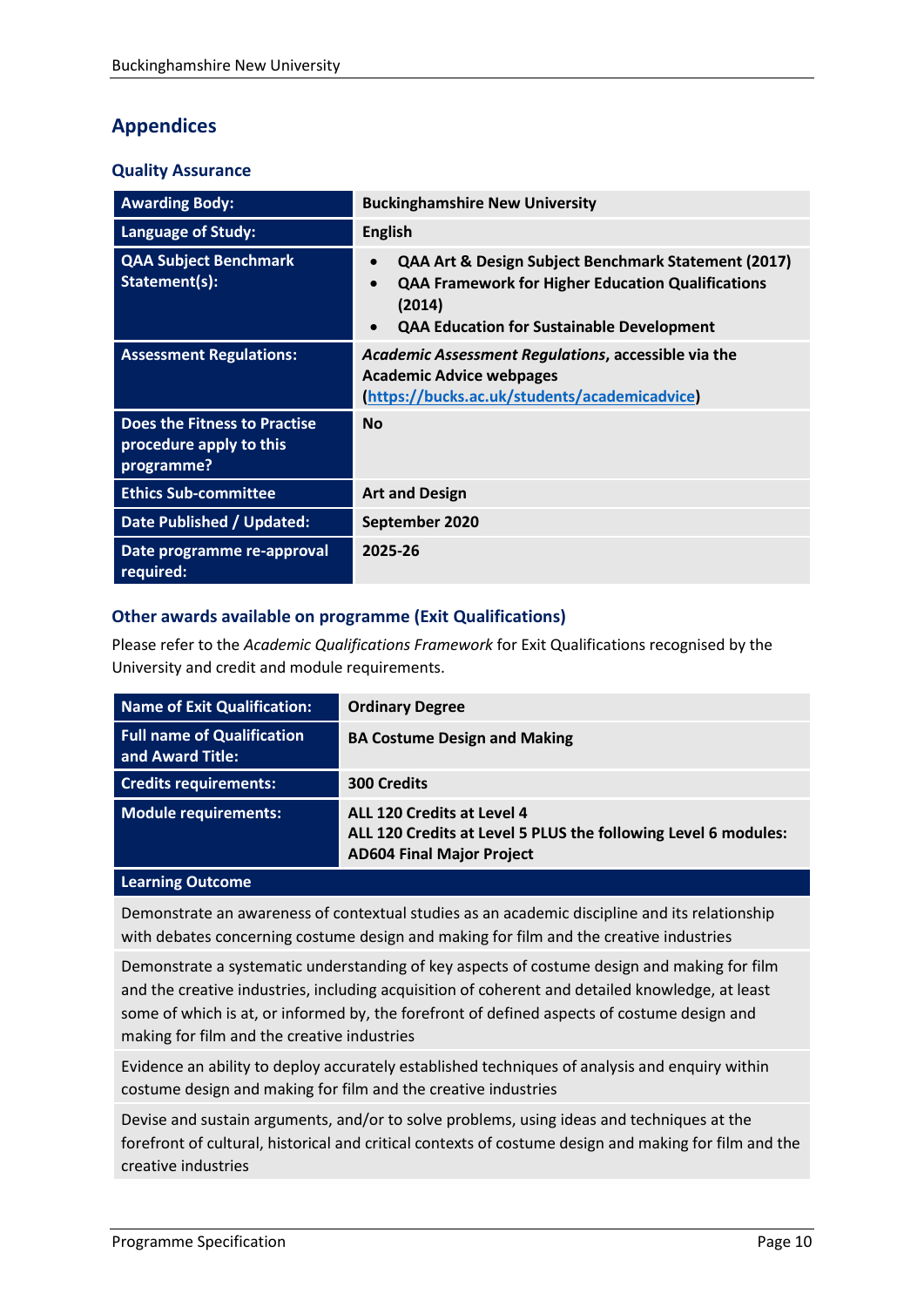Describe and critically comment upon particular aspects of current research, or equivalent advanced scholarship, in costume design and making for film and the creative industries

Show an appreciation of the uncertainty, ambiguity and limits of knowledge and contribute to new understandings of costume design and making for film and the creative industries

Demonstrate the ability to manage their own learning, and to make use of scholarly reviews and primary sources

| <b>Name of Exit Qualification:</b>                    | <b>Diploma of Higher Education (DipHE)</b>                                 |
|-------------------------------------------------------|----------------------------------------------------------------------------|
| <b>Full name of Qualification</b><br>and Award Title: | Diploma of Higher Education (DipHE) in Costume Design and<br><b>Making</b> |
| <b>Credits requirements:</b>                          | 240 Credits                                                                |
| <b>Module requirements:</b>                           | ALL 120 Credits at Level 4<br><b>ALL 120 Credits at Level 5</b>            |

#### **Learning Outcome**

Demonstrate the ability to communicate effectively in an academic style, responding to the demands of professional contexts

Evidence knowledge and critical understanding of the well-established principles of costume design and making for film and the creative industries, and of the way in which those principles have developed

Demonstrate an ability to apply underlying concepts and principles outside the context in which they were first studied, including, where appropriate, the application of those principles in an employment context

Evidence an understanding of the limits of their knowledge, and how this influences analyses, interpretations and practice based on that knowledge.

Use a range of established techniques to propose solutions to problems arising from a previous analysis

Display the qualities and transferable skills necessary for employment requiring the exercise of personal responsibility and decision-making.

| Name of Exit Qualification:                           | <b>Certificate of Higher Education (CertHE)</b>                                 |
|-------------------------------------------------------|---------------------------------------------------------------------------------|
| <b>Full name of Qualification</b><br>and Award Title: | Certificate of Higher Education (CertHE) in Costume Design and<br><b>Making</b> |
| <b>Credits requirements:</b>                          | <b>120 Credits</b>                                                              |
| Module requirements:                                  | ALL 120 Credits at Level 4                                                      |

#### **Learning Outcome**

Demonstrate an ability to present, evaluate and interpret relevant information, in order to develop lines of argument and make sound judgements in accordance with basic theories and concepts of costume design and making for film and the creative industries

Evidence knowledge of the underlying concepts and principles associated with costume design